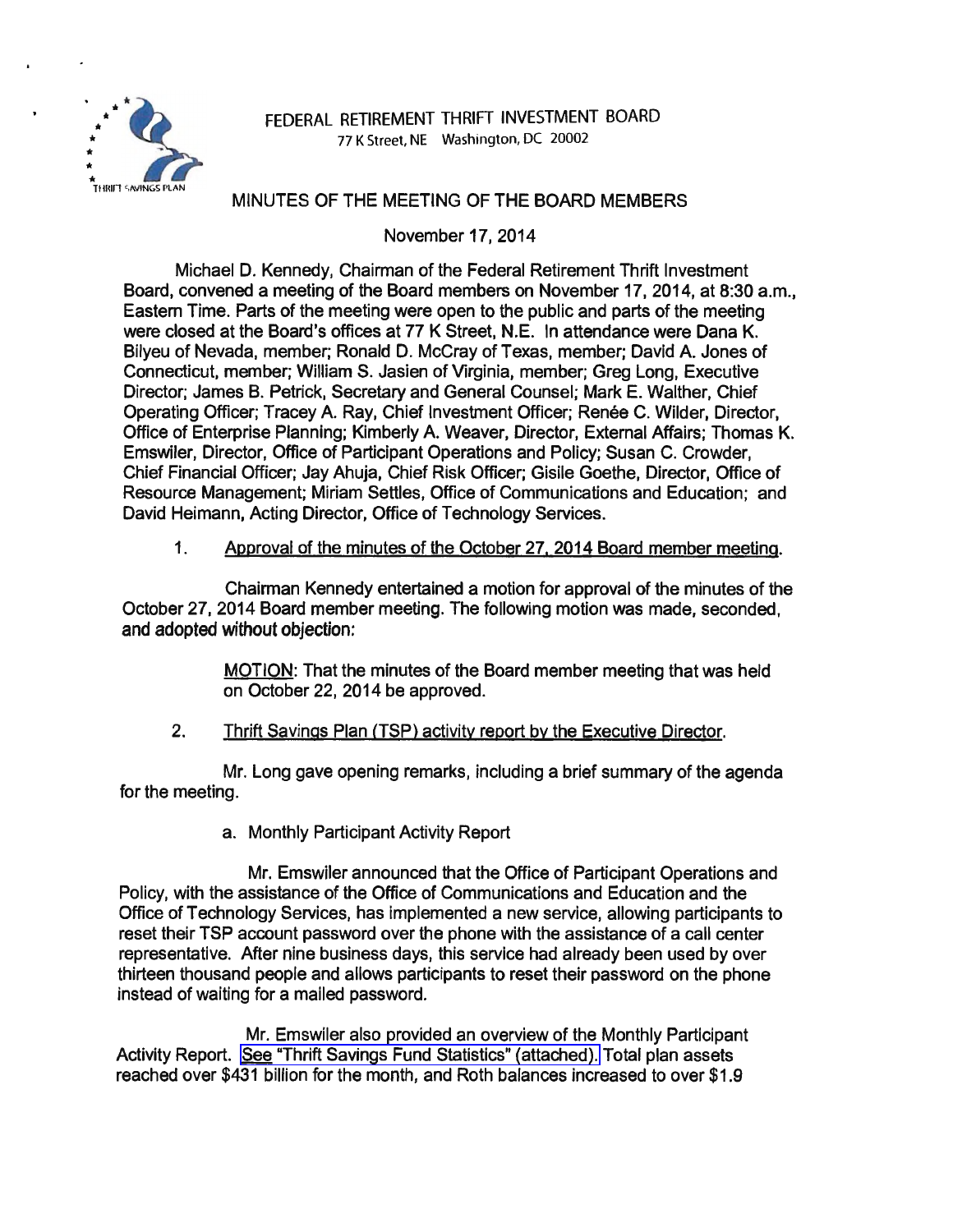billion. Participation rates were 87.4 percent and over \$88 million rolled into the plan in October.

b. Monthly Investment Performance Report

Ms. Ray reviewed the fund performance memorandum, entitled ["October 2014 Performance Review-](http://www.frtib.gov/pdf/minutes/MM-2014Nov-Att2.pdf) G, F, C, S, I, and L Funds" (attached). Ms. Ray examined the tracking error of the BlackRock-managed funds versus their underlying indices, noting that that the International Fund had 88 basis points of error due to the fair valuation adjustment and the Fixed Income Fund had a positive tracking error due to securities lending income.

In November to date, the F Fund increased by 0.9 percent, the C Fund increased by 1.2 percent, the S Fund increased 0.5 percent, and the I Fund decreased by 0.98 percent.

c. Legislative Report

Ms. Weaver provided an update on the election and the L fund default bill. Ms. Weaver reported that both the House and Senate Staff are working on voting on the L Fund bill before the end of session, and she remains optimistic that the L Fund bill will go to the President before the end of the year.

3. Quarterly Metrics Report.

Ms. Toni Bush Neal presented the strategic performance metrics report for [the fourth quarter of fiscal year 2014 \(attached\).](http://www.frtib.gov/pdf/minutes/MM-2014Nov-Att3.pdf) Ms. Bush Neal highlighted the progress on the Agency's participation rate strategic goals, and explained that the participation rate has increased but has not yet reached the long term goal of 90 percent.

4. Mid-Year Financial Review.

Mr. Thomas Rey, of CliftonLarsonAllen, introduced a presentation on the [Mid-Year Financial Review \(attached\).](http://www.frtib.gov/pdf/minutes/MM-2014Nov-Att4.pdf) Mr. Rey explained the structure of the engagement team and reviewed the results of the Mid-Year financial review, which was [an independent accountants' review report](http://www.frtib.gov/pdf/minutes/MM-2014Nov-Att5.pdf) that was less in scope than a full financial audit. They found no material modifications necessary.

Mr. Robert Halpin provided a status update on prior-year [recommendations \(attached\). Mr. Halpin reviewed the Agency's ongoing efforts to](http://www.frtib.gov/pdf/minutes/MM-2014Nov-Att6.pdf)  close prior recommendations relating to system authorizations, segregation of duties matrixes, service level agreements, audit logging, and incident responses.

5. Updates.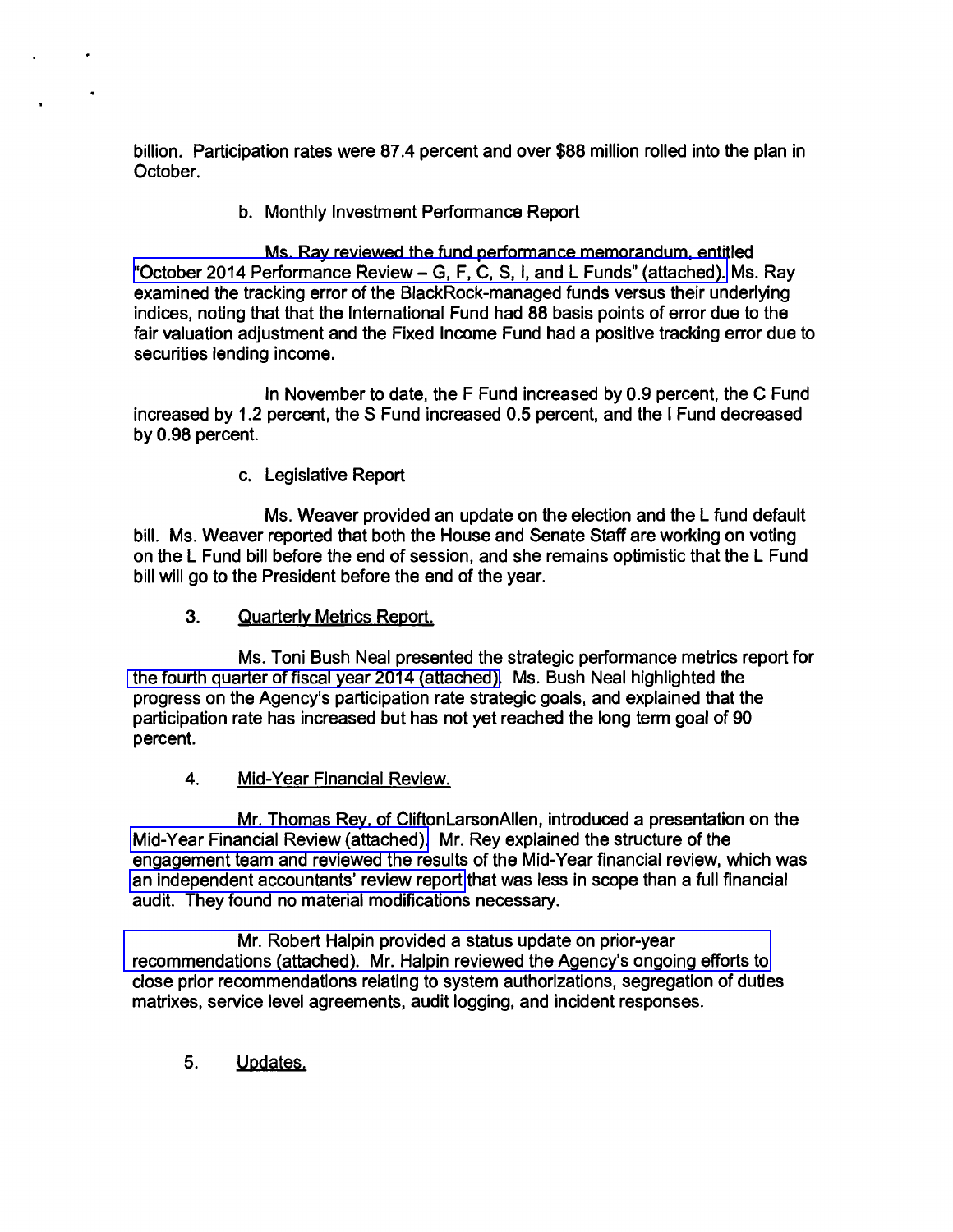#### a. Human Capital Plan

[Ms. Goethe presented an update on Human Capital Management](http://www.frtib.gov/pdf/minutes/MM-2014Nov-Att7.pdf)  (attached). She and Ms. Kristin Hanmer provided an update on Agency hiring and new performance initiatives, including leadership development, knowledge management, and enhanced recruitment planning and outreach Ms. Goethe also presented the results of the Federal Employee Viewpoint Survey, which showed increasing employee engagement and overall satisfaction.

#### b. Mutual Fund Window

[Mr. Long gave a presentation on the mutual fund window \(attached\),](http://www.frtib.gov/pdf/minutes/MM-2014Nov-Att9.pdf) that summarized [a memo to the Board members \(attached\).](http://www.frtib.gov/pdf/minutes/MM-2014Nov-Att8.pdf) Mr. Long explained that in 2009, Congress and the President signed the Thrift Savings Plan Enhancement Act, which contained, among other enhancements, an option to create a Mutual Fund Window (MFW). Mr. Long explained that after much research and analysis, he recommends that the Board conceptually support the creation of a MFW.

Mr. Long gave an overview of the research behind his decision to recommend the support of the MFW. Since his last presentation in May 2014 to the Board on the concept of a MFW, the Agency conducted additional research to better understand the possible influence of a MFW on account retention, to identify the impact of fund screening, and to outline fiduciary issues associated with screening funds within the MFW. Mr. Long explained that a driving factor behind his support was information gained from a survey of participants who withdrew their money after separation from government service. Twenty three percent of those surveyed citied the desire for additional investment options as a top reason for withdrawing their money from the TSP. Mr. Long also explained the research the Agency did on screening and ultimately found that a screen would drastically limit the sectors that participants would be most interested in, and therefore, is not recommended for the MFW.

Finally, Mr. Long presented the research on the Board Members' fiduciary obligations to select investments suitable for retirement accounts that have low administrative costs. He explained that funds in the MFW will have higher administrative costs which must be balanced with the participant desire for increased investment choices. Ms. Bilyeu asked about the possibility of limiting the amount of assets that could be invested with the MFW, and Mr. Jasien asked about a fee for using the MFW, and Mr. Long told the Board Members that his staff would be presenting suggested fees and percentage limitations in the future. Mr. Long concluded his presentation by saying that he presented the issues to the Employee Thrift Advisory Council, and they gave their conceptual support to the MFW because of the high participant demand for greater investment flexibility. Mr. Jones expressed his support for the MFW as part of a long term strategy for improving the TSP. Mr. Jasien expressed his support, but explained that protecting the integrity of the plan was of